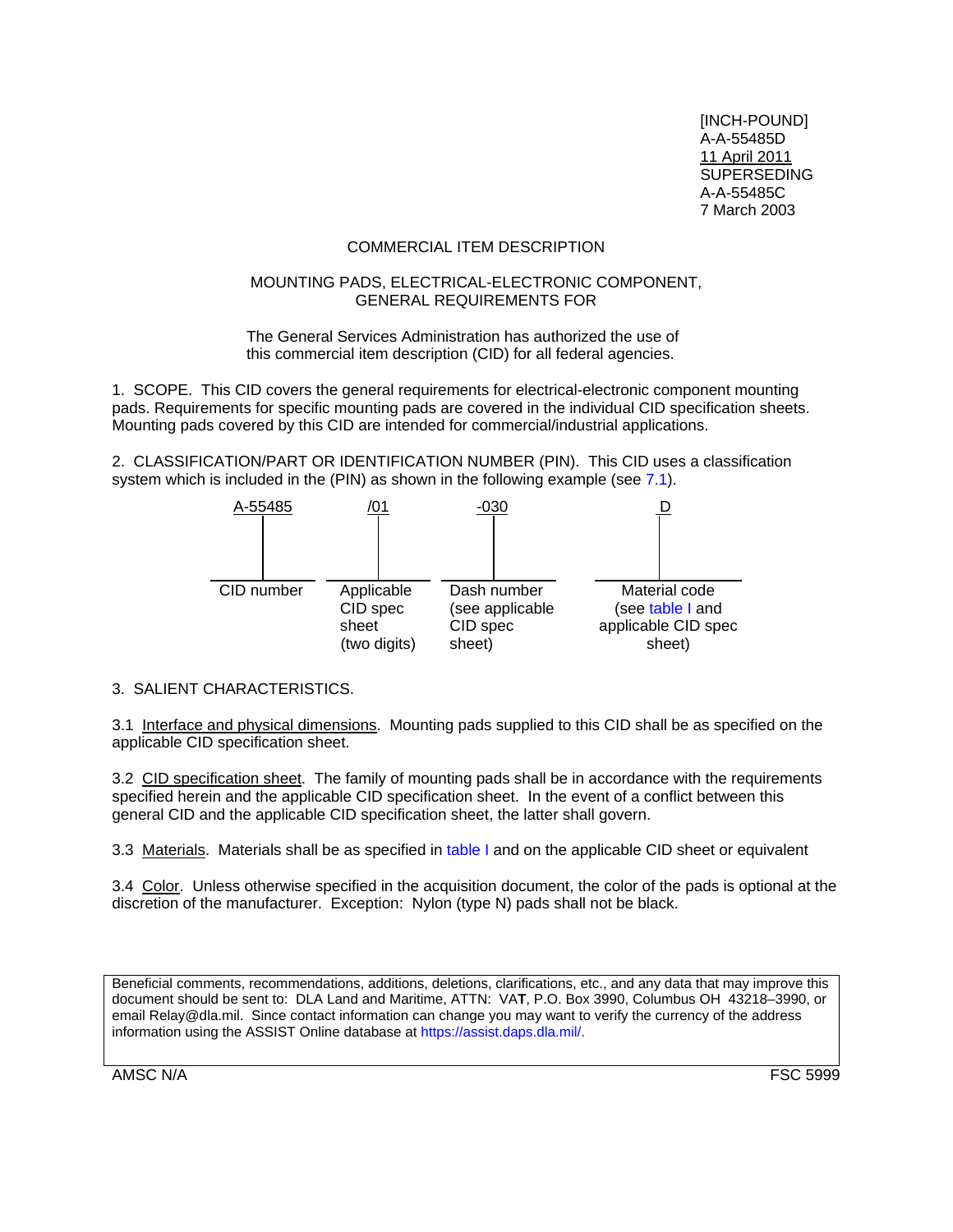# A-A-55485D

<span id="page-1-0"></span>3.5 Feet. Unless otherwise specified in the applicable CID sheet, feet shape may be either cylindrical or spherical at the option of the manufacturer.

3.6 Gate protrusion. Gate protrusion (filling point of mold) shall not exceed .010 inch (0.25 mm) over the maximum outside diameter of the pad.

3.7 Through-hole flash. For parts made of all materials except DAP, the flash ring shall not extend into any through-hole more than .005 inch (0.13 mm). The maximum flash ring for DAP parts shall be .002 inch (0.05 mm).

3.8 Through-hole countersink. A countersink is optional at the discretion of the manufacturer. If provided, the dimensions of the countersink shall be as specified in the applicable CID specification sheet.

3.9 Marking. Mounting pads supplied to this CID shall be marked with the manufacturer's (MFR's) standard commercial PIN. (NOTE: The part number marked on the unit pack shall be the CID PIN.)

3.10 Recycled, recovered, or environmentally preferable materials. Recycled, recovered, or environmentally preferable materials should be used to the maximum extent possible provided that the material meets or exceeds the operational and maintenance requirements, and promotes economically advantageous life cycle costs.

3.11 Workmanship. Mounting pads shall be processed in such a manner as to be uniform in quality and shall be free from other defects that will affect life, serviceability, or appearance.

| Material code | Material                                                                                                             | Reference document                                                                                                                   | Applicable CID sheet<br>A-A-55485/ |
|---------------|----------------------------------------------------------------------------------------------------------------------|--------------------------------------------------------------------------------------------------------------------------------------|------------------------------------|
| A             | Acetal, plastic molding                                                                                              | <b>ASTM D6778</b>                                                                                                                    | 11                                 |
| C             | Polybutytherephthalate (PBT)<br>thermoplastic polyester 30%<br>nominal glass fiber, flame<br>retardant or equivalent | N/A                                                                                                                                  | 6, 11                              |
| D             | Diallyl phthalate (DAP),<br>thermosetting, short glass fiber<br>filler, general purpose                              | N/A                                                                                                                                  | 1, 2, 3, 4, 5, 6, 7, 10            |
| N             | Nylon                                                                                                                | ASTMD6779 - Standard<br><b>Classification System for</b><br>Polyamide Molding and<br><b>Extrusion Materials, table</b><br>PA; PA0110 | 1, 2, 3, 4, 5, 6, 7, 10            |
| S             | Polyphenylene sulfide,<br>PPS000G40A43443EA117ED<br>041EE020                                                         | <b>ASTM D4067</b>                                                                                                                    | 5                                  |

TABLE I. Materials.

4. REGULATORY REQUIREMENTS. The offeror/contractor is encouraged to use recovered materials to the maximum extent practicable, in accordance with paragraph 23.403 of the Federal Acquisition Regulation (FAR).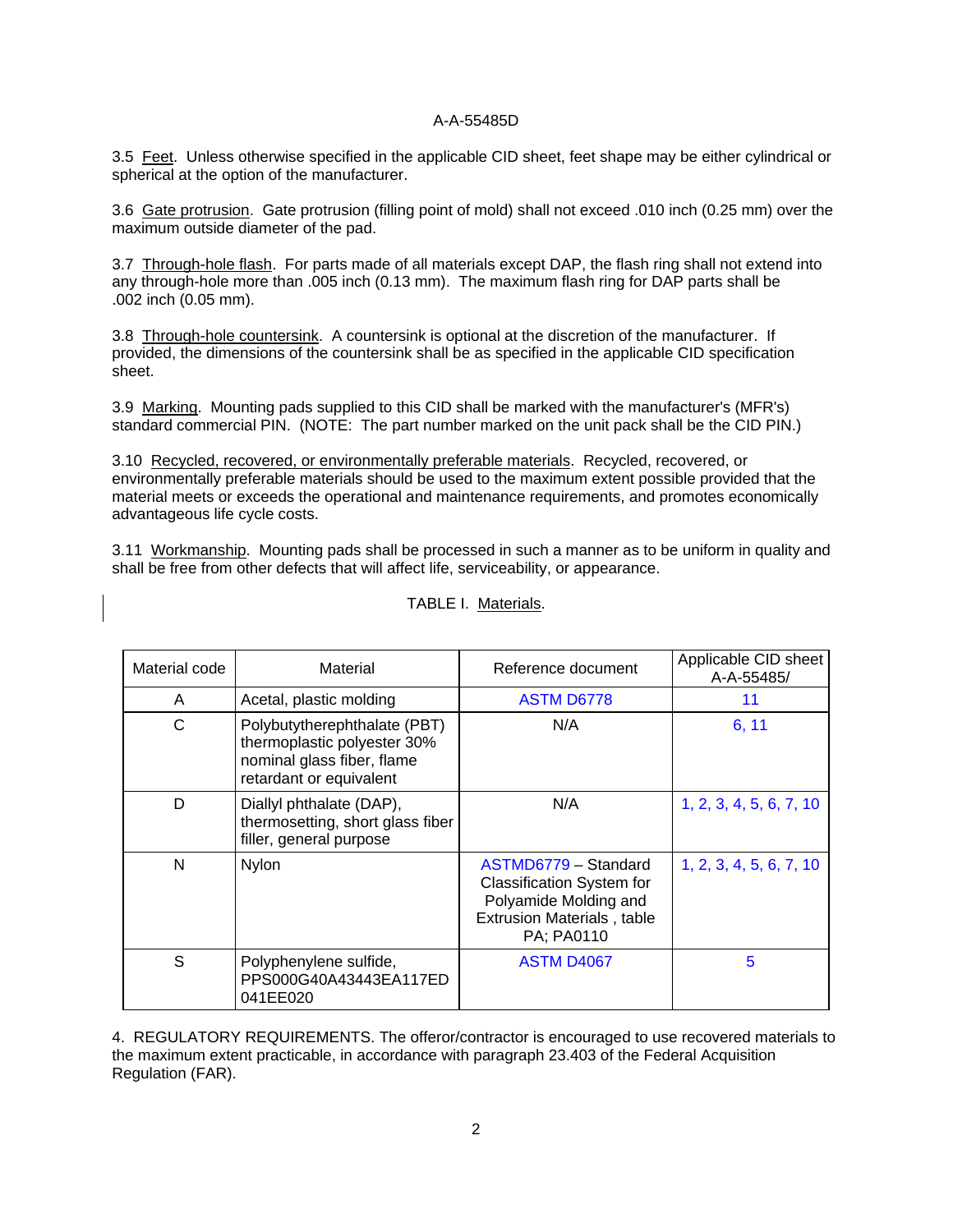### A-A-55485D

#### <span id="page-2-0"></span>5. PRODUCT CONFORMANCE PROVISIONS.

5.1 Product conformance. The products provided shall meet the salient characteristics of this CID, conform to the producer's own drawings, specifications, standards, and quality assurance practices, and be the same product offered for sale in the commercial market. The Government reserves the right to require proof of such conformance.

5.2 Responsibility for inspection. Unless otherwise specified in the contract or order, the manufacturer is responsible for the performance of all inspections, examinations, and test requirements specified herein. Except as otherwise specified in the contract or purchase order, the manufacturer may use his own or any other facilities suitable for the inspection requirements specified herein, unless disapproved by the Government. The Government reserves the right to perform any of the inspections, examinations, or tests set forth in this description where they are deemed necessary to assure that the products conform to prescribed requirements.

5.3 Certificates of compliance. Each manufacturer desiring to be listed as a suggested source of supply (see applicable CID sheet) shall submit a DLA Land and Maritime certificate of compliance to DLA Land and Maritime-VAT. This certificate shall state that the manufacturer's product meets all the requirements of this CID. In addition, a certificate of compliance shall accompany all mounting pads supplied to this CID.

6. PACKAGING. Preservation, packing, and marking shall be as specified in the contract or order.

7. NOTES.

7.1 PIN. The PIN should be used for Government purposes to buy commercial products to this CID. See [section 2 fo](#page-0-0)r PIN format example.

7.2 Environmentally preferable material. Environmentally preferable materials should be used to the maximum extent possible to meet the requirements of this specification. As of the dating of this document, the U.S. Environmental Protection Agency (EPA) is focusing efforts on reducing 31 priority chemicals. The list of chemicals and additional information is available on their website [http://www.epa.gov/osw/hazard/wastemin/priority.htm.](http://www.epa.gov/osw/hazard/wastemin/priority.htm) Included in the EPA list of 31 priority chemicals are cadmium, lead, and mercury. Use of these materials should be minimized or eliminated unless needed to meet the requirements specified herein (see Section 3).

7.3 Commercial and Government Entity (CAGE) code. For ordering purposes, inventory control, and submission of these mounting pads to DLA Land and Maritime under the Military Parts Control Advisory Group (MPCAG) evaluation program, CAGE code 58536 should be used.

### 7.4 Source of documents.

AMERICAN SOCIETY FOR TESTING AND MATERIALS (ASTM)

- ASTM D4067 Standard Specification for Reinforced and Filled Polyphenylene Sulfide.
- [ASTM D6778](https://assist.daps.dla.mil/quicksearch/)  Standard Specification for Polyoxymethylene (POM, Acetal) Molding and Extrusion Materials.
- ASTM D6779 Standard Specification for Polyamide Molding and Extrusion Materials (PA).

(Application for copies should be addressed to ASTM International, PO Box C700, 100 Barr Harbor Drive, West Conshohocken, PA 19428-2959.)

(Industry association specifications and standards are generally available for reference from libraries. They are also distributed among technical groups and using Federal agencies.)